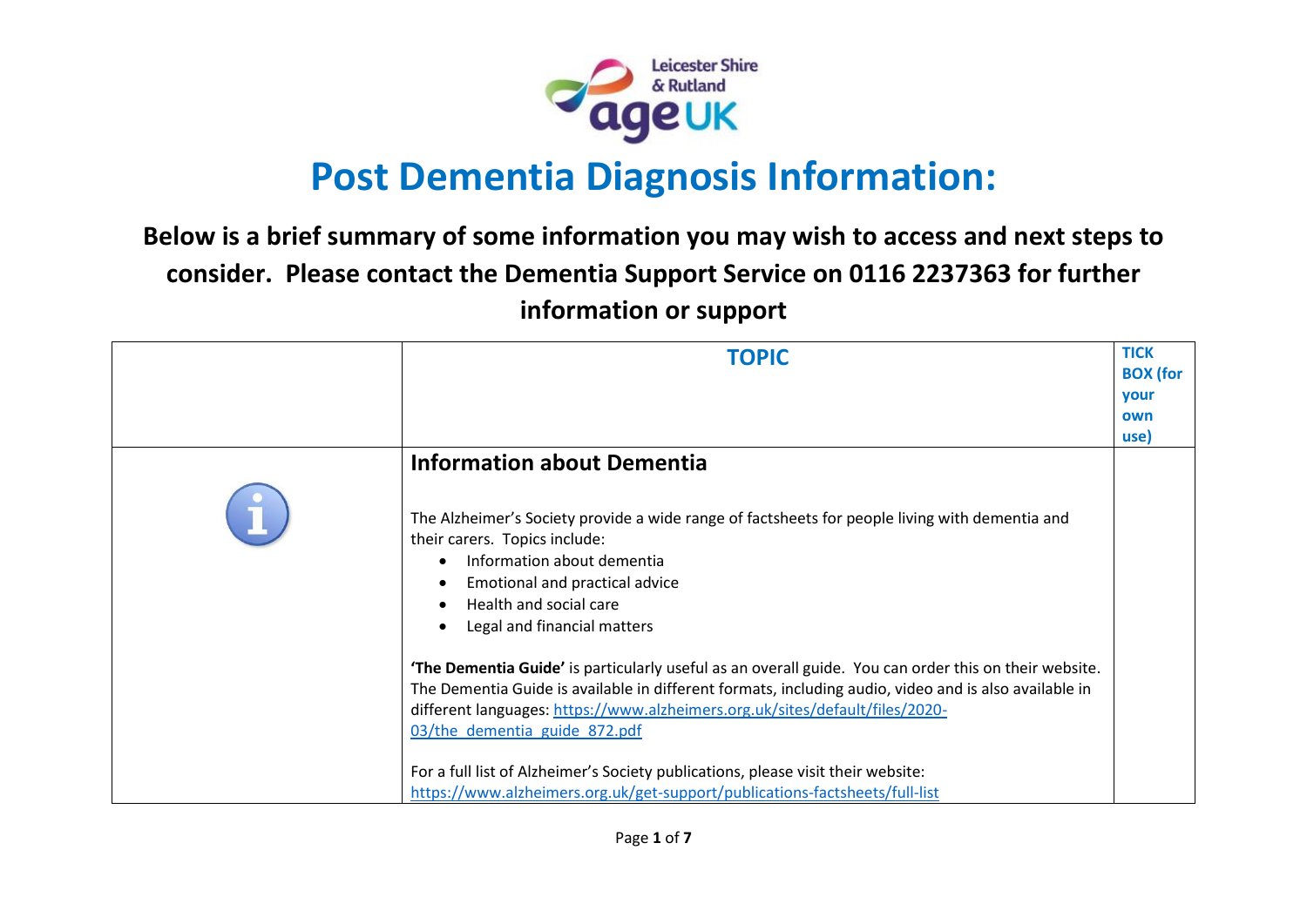

| <b>Memory clinics / Dementia Medication</b>                                                                                                                                                                                                                                                                                                                                                                                                                                                                                                                                                                                                                                                                                                                |                                                                                                                                                                                          |
|------------------------------------------------------------------------------------------------------------------------------------------------------------------------------------------------------------------------------------------------------------------------------------------------------------------------------------------------------------------------------------------------------------------------------------------------------------------------------------------------------------------------------------------------------------------------------------------------------------------------------------------------------------------------------------------------------------------------------------------------------------|------------------------------------------------------------------------------------------------------------------------------------------------------------------------------------------|
| Some people who have been diagnosed with dementia are eligible for medication designed<br>to slow down the progression of the disease. Eligibility is determined by NICE guidelines,<br>the type of dementia you have and other physical health difficulties.<br>Some people may experience side effects from this medication such as stomach cramps,<br>nausea, vomiting, difficulty sleeping. If these persist for more than a couple of days, please<br>speak to the memory clinic you attend.<br>Once your medication is stabilised, either the memory clinic or your GP will continue to<br>$\bullet$<br>prescribe your medication and review your support needs. Who prescribes your<br>medication often depends on what tablet you have been given. |                                                                                                                                                                                          |
|                                                                                                                                                                                                                                                                                                                                                                                                                                                                                                                                                                                                                                                                                                                                                            |                                                                                                                                                                                          |
|                                                                                                                                                                                                                                                                                                                                                                                                                                                                                                                                                                                                                                                                                                                                                            |                                                                                                                                                                                          |
| Neville Centre, Leicester General Hospital: 0116 2256143                                                                                                                                                                                                                                                                                                                                                                                                                                                                                                                                                                                                                                                                                                   |                                                                                                                                                                                          |
| Loughborough Hospital: 01509 564232                                                                                                                                                                                                                                                                                                                                                                                                                                                                                                                                                                                                                                                                                                                        |                                                                                                                                                                                          |
| Hynca Lodge, Hinckley: 01455 443600                                                                                                                                                                                                                                                                                                                                                                                                                                                                                                                                                                                                                                                                                                                        |                                                                                                                                                                                          |
| Aids / Adaptations:                                                                                                                                                                                                                                                                                                                                                                                                                                                                                                                                                                                                                                                                                                                                        |                                                                                                                                                                                          |
| You can contact Adult Social Care to ask for an assessment of your home to make things<br>safer, such as grab rails, raised toilet seats, motion sensor lights, bath hoists.                                                                                                                                                                                                                                                                                                                                                                                                                                                                                                                                                                               |                                                                                                                                                                                          |
|                                                                                                                                                                                                                                                                                                                                                                                                                                                                                                                                                                                                                                                                                                                                                            | <b>Memory Clinics in Leicestershire:</b><br>Bennion Centre, Glenfield Hospital: 0116 2252775<br>Your GP can refer you for an assessment for mobility aids, such as wheelchairs, walkers. |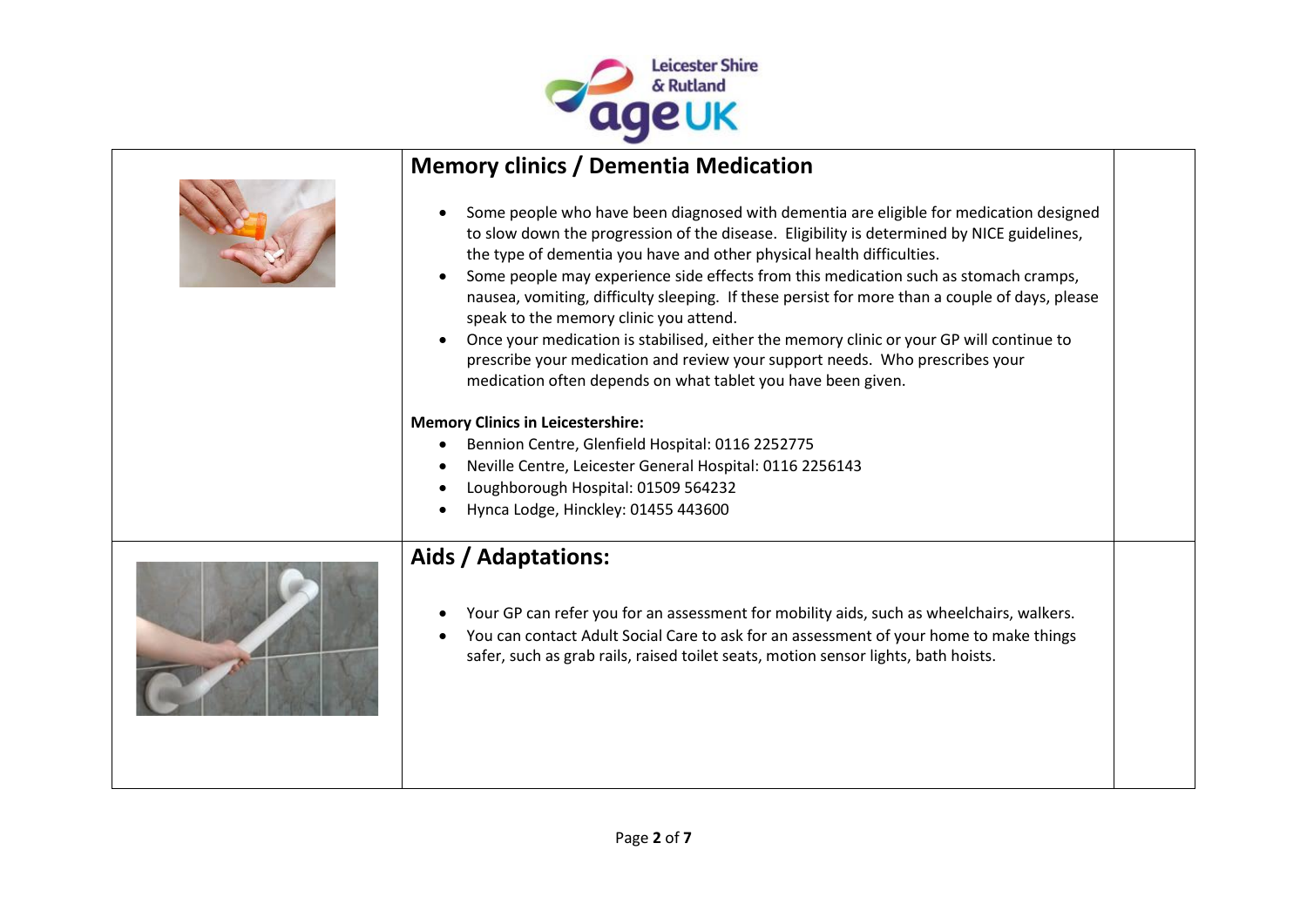

## **Staying independent**

| <b>TIME TO</b><br><b>MAKE</b><br>YOUR TEA | <b>Assistive technology:</b><br>There is a range of Assistive technology available to support people to remain independent and safe<br>at home. This technology can help you:<br>To remember the day, date and time and any appointments.<br>Can remind you to do things like eat your lunch, take your pills, walk the dog.<br>Can help you ask for help if you have a fall or if you do not feel safe.<br>Can help you find your keys.<br>Can help you to walk independently and safely.<br>Alzheimer's Society information on assistive technology: https://www.alzheimers.org.uk/get-<br>support/staying-independent/using-technology-everyday-life?documentID=109 |  |
|-------------------------------------------|------------------------------------------------------------------------------------------------------------------------------------------------------------------------------------------------------------------------------------------------------------------------------------------------------------------------------------------------------------------------------------------------------------------------------------------------------------------------------------------------------------------------------------------------------------------------------------------------------------------------------------------------------------------------|--|
|                                           | <b>Accessing care and support</b><br>You may wish to increase the amount of support you receive in the future, such as support with<br>cooking, cleaning, bathing, shopping. Adult Social Care may be able to provide financial support<br>with care but this is means tested.<br>How to request a Care Needs Assessment:<br>Adult Social Care for residents of Leicester City: 0116 4541004<br>Adult Social Care for residents of Leicestershire: 0116 3050004<br>Read the Age UK factsheet on 'Getting help at home': https://www.ageuk.org.uk/globalassets/age-<br>uk/documents/information-guides/ageukig23 getting help at home inf.pdf                           |  |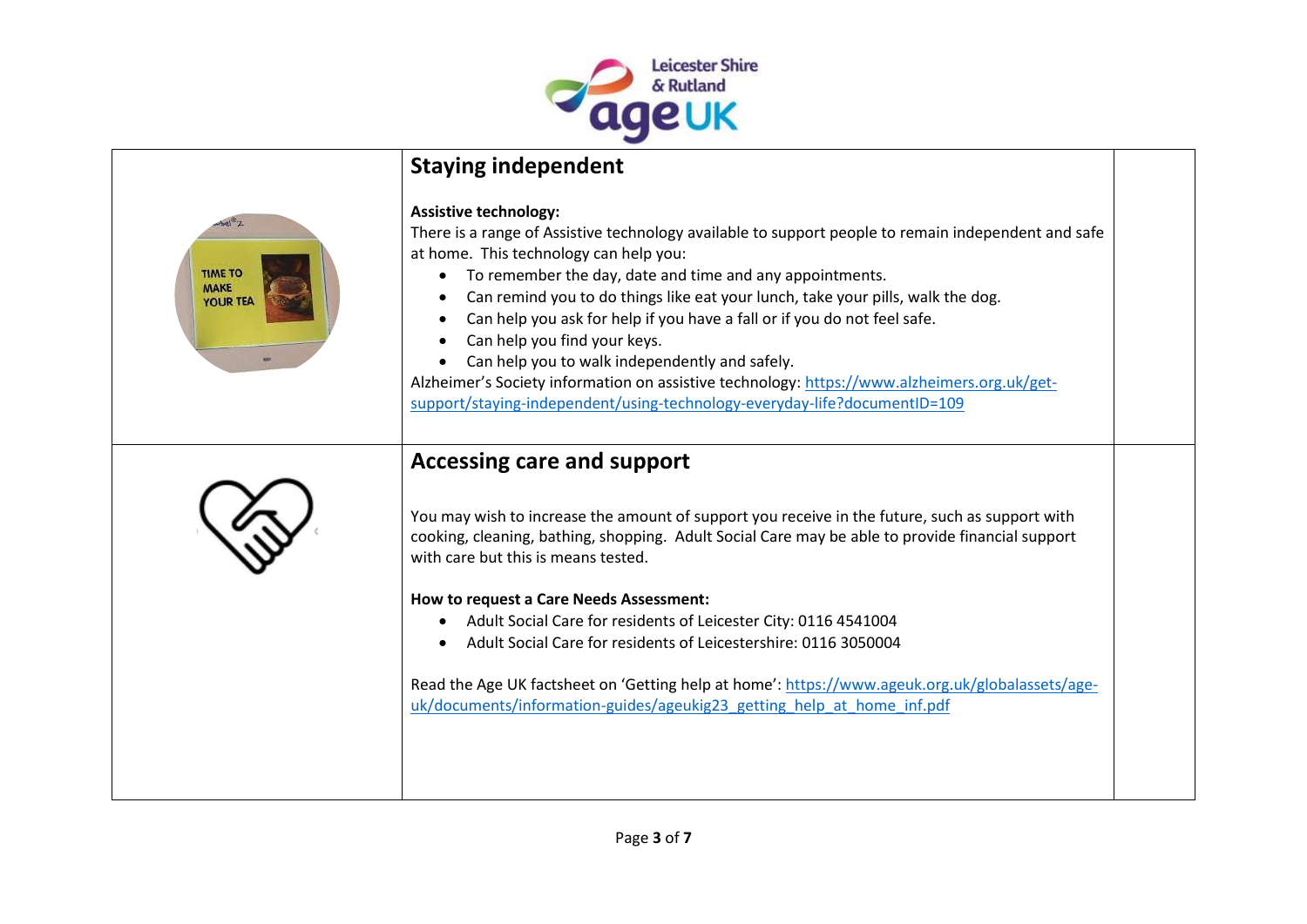

### **Carer Support**

- **Age UK Leicester City Carer Support Service (0116 2220538):** Providing support groups, information and advice, personalised support in Leicester City.
- **Support for Carers Leicestershire (01858 468543).** Providing support over the phone, telephone befriending and carer support groups across the county.
- **The Carer's Centre (0116 2510999):** Providing carer training, groups and advice across Leicester city and Leicestershire.

Any of the above organisations can support people to obtain a 'Carer's Passport' which will help carers to be recognised with the aim of increasing the support available.

## **Carer's Assessments**

'A carer's assessment will look at your existing support network, for example, family or friends. It considers the things that you want or need to achieve outside of your caring role and the impact this has on your ability to carry out those activities and how this affects your wellbeing'.

#### **To request a Carer's Assessment:**

Adult Social Care, Leicestershire: 0116 3050004 Adult Social Care, Leicester City: 0116 4541004

## **How GPs can support carers**

- Register yourself as a carer at your GP surgery.
- They may be able to offer you more flexibility with appointments
- Provide you with an annual health check.
- Eligible for Flu vaccination every year.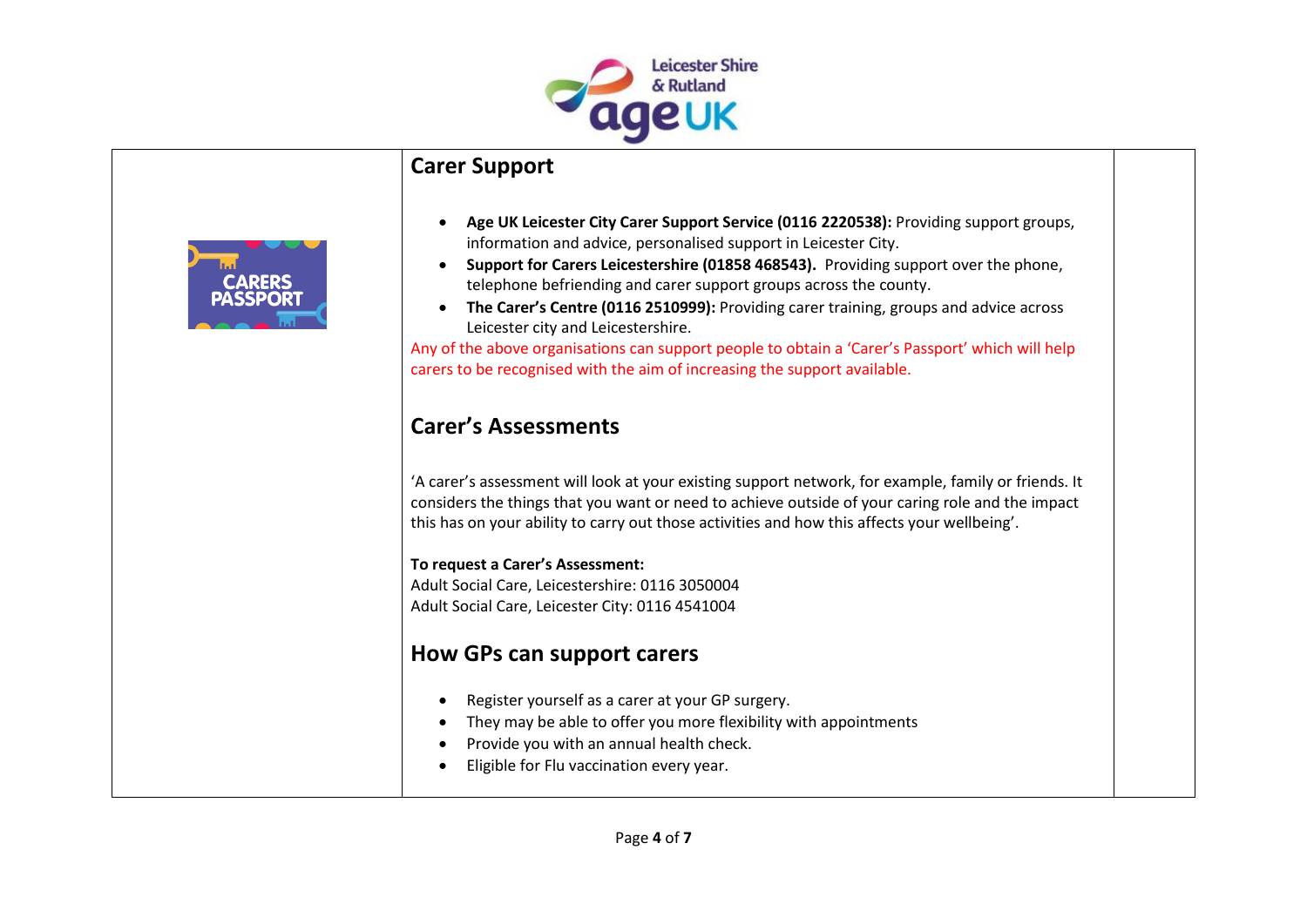

|                 | <b>Support in Hospital</b>                                                                                                                                                                                                                                                                                                                                                                                                                                                                                                                                                     |
|-----------------|--------------------------------------------------------------------------------------------------------------------------------------------------------------------------------------------------------------------------------------------------------------------------------------------------------------------------------------------------------------------------------------------------------------------------------------------------------------------------------------------------------------------------------------------------------------------------------|
| <b>Hospital</b> | The University Hospitals of Leicester can provide people living with dementia and their carers with<br>additional support.                                                                                                                                                                                                                                                                                                                                                                                                                                                     |
|                 | Car-park concessions - for families who are visiting an inpatient regularly.<br>Buggy service - to transport you to a ward that may be a long distance to walk.<br>Dementia Finger Food menu- small portions with high calories for inpatients.<br>Forget Me Not Scheme - to help staff identify someone living with dementia in hospital,<br>which in turn enables them to explore additional support available.<br>Admiral Nurses - supporting patients and families affected by dementia in hospital.                                                                       |
|                 | <b>Staying Healthy</b><br>'What's good for your heart is good for your brain'<br>See Alzheimer's Society information here: https://www.alzheimers.org.uk/get-support/daily-<br>living/staying-healthy-dementia                                                                                                                                                                                                                                                                                                                                                                 |
|                 | Benefits & other ways to maximise your income<br>The Age UK Dementia Support Service in Leicester City and Leicestershire have a dedicated<br>Information and Advice Worker, Bernie Mackow, to support people to apply for benefits, maximise<br>their income and plan for the future. Please ring the Dementia Support Service on 0116 2237363<br>or contact bernie.mackow@ageukleics.org.uk<br>See Age UK's 'More Money In Your Pocket' factsheet: https://www.ageuk.org.uk/globalassets/age-<br>uk/documents/information-guides/ageukig43 more money in your pocket inf.pdf |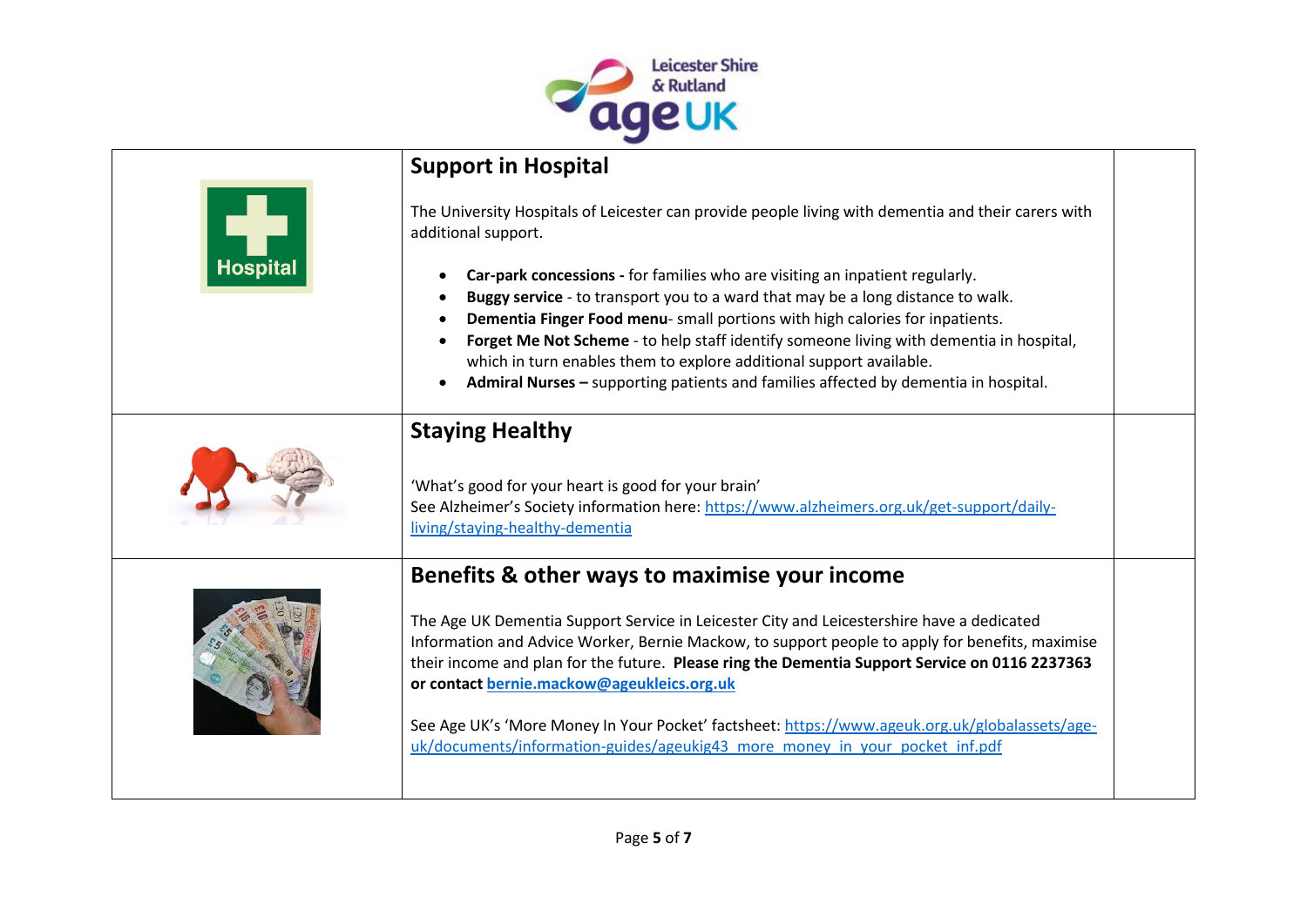



## **Planning for the future**

The impact of being diagnosed with Dementia is different for everyone. There is no right or wrong way to feel. Planning for the future is important as dementia is a progressive condition. It can become difficult for people living with dementia to make decisions so being able to have conversations early on about what you would like to happen in the future can help your family, friends and professionals to support your wishes.

#### **Lasting Power of Attorney (LPA):**

There are two types of LPA: 'Property & Finance' and 'Health & Welfare'. You can complete the forms yourself or ask a solicitor to support you with this.

- The Property and Finance LPA allows you to appoint someone to support you with paying bills, managing your bank account and selling property.
- The Health & Welfare LPA allows you to appoint someone to support you with day to day care needs and medical decisions in the future.

#### **Other ways to support people to manage their financial affairs:**

Access the Alzheimer's Society factsheet entitled. 'Accessing and sharing information on behalf of the person with dementia': [https://www.alzheimers.org.uk/sites/default/files/2020-](https://www.alzheimers.org.uk/sites/default/files/2020-03/accessing_and_sharing_information_882.pdf) 03/accessing and sharing information 882.pdf

**Other ways to plan ahead** (including wills, trusts, advanced statements and advanced decisions): Access the Alzheimer's Society factsheet on Planning Ahead: <https://www.alzheimers.org.uk/sites/default/files/2020-01/1510LP%20-%20planning%20ahead.pdf>

### **Local services**

There are many community, activity, social and support groups available. For personalised information and advice, please contact the Dementia Support Service on 0116 2237363.